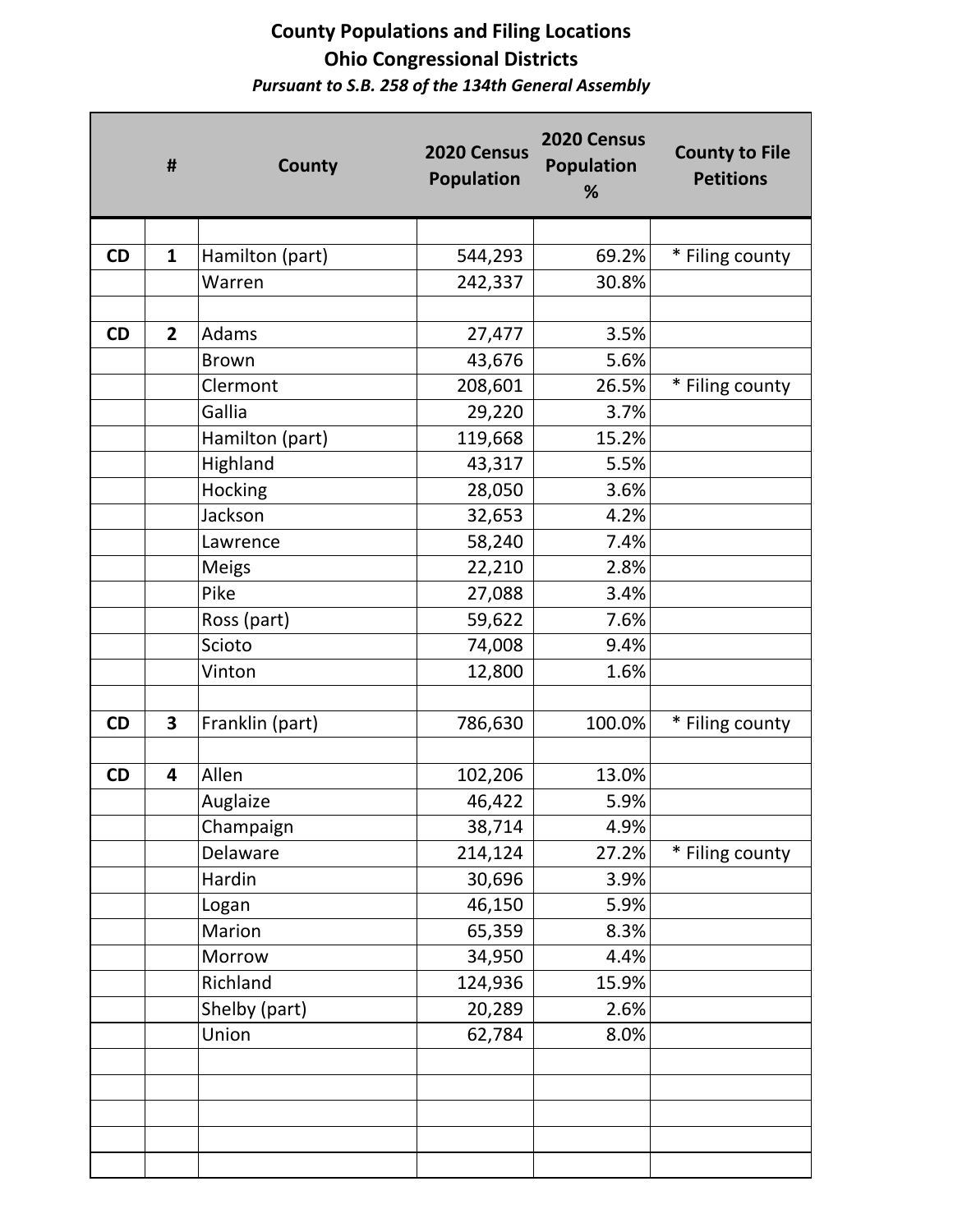|           | #                       | County            | 2020 Census<br><b>Population</b> | 2020 Census<br><b>Population</b><br>% | <b>County to File</b><br><b>Petitions</b> |
|-----------|-------------------------|-------------------|----------------------------------|---------------------------------------|-------------------------------------------|
|           |                         |                   |                                  |                                       |                                           |
| CD        | 5                       | Crawford          | 42,025                           | 5.3%                                  |                                           |
|           |                         | Hancock           | 74,920                           | 9.5%                                  |                                           |
|           |                         | Huron             | 58,565                           | 7.4%                                  |                                           |
|           |                         | Lorain (part)     | 311,893                          | 39.6%                                 | * Filing county                           |
|           |                         | Mercer            | 42,528                           | 5.4%                                  |                                           |
|           |                         | Paulding          | 18,806                           | 2.4%                                  |                                           |
|           |                         | Putnam            | 34,451                           | 4.4%                                  |                                           |
|           |                         | Seneca            | 55,069                           | 7.0%                                  |                                           |
|           |                         | Van Wert          | 28,931                           | 3.7%                                  |                                           |
|           |                         | Wyandot           | 21,900                           | 2.8%                                  |                                           |
|           |                         | Wood (part)       | 97,542                           | 12.4%                                 |                                           |
|           |                         |                   |                                  |                                       |                                           |
| CD        | 6                       | <b>Belmont</b>    | 66,497                           | 8.5%                                  |                                           |
|           |                         | Carroll           | 26,721                           | 3.4%                                  |                                           |
|           |                         | Columbiana        | 101,877                          | 13.0%                                 |                                           |
|           |                         | Harrison          | 14,483                           | 1.8%                                  |                                           |
|           |                         | Jefferson         | 65,249                           | 8.3%                                  |                                           |
|           |                         | Mahoning          | 228,614                          | 29.1%                                 | * Filing county                           |
|           |                         | Monroe            | 13,385                           | 1.7%                                  |                                           |
|           |                         | Noble             | 14,115                           | 1.8%                                  |                                           |
|           |                         | Trumbull          | 201,977                          | 25.7%                                 |                                           |
|           |                         | Washington (part) | 53,711                           | 6.8%                                  |                                           |
|           |                         |                   |                                  |                                       |                                           |
| CD        | $\overline{\mathbf{z}}$ | Ashland           | 52,447                           | 6.7%                                  |                                           |
|           |                         | Holmes (part)     | 26,175                           | 3.3%                                  |                                           |
|           |                         | <b>Stark</b>      | 374,853                          | 47.7%                                 | * Filing county                           |
|           |                         | Summit (part)     | 216,261                          | 27.5%                                 |                                           |
|           |                         | Wayne             | 116,894                          | 14.9%                                 |                                           |
|           |                         |                   |                                  |                                       |                                           |
| <b>CD</b> | 8                       | <b>Butler</b>     | 390,357                          | 49.6%                                 | * Filing county                           |
|           |                         | Darke             | 51,881                           | 6.6%                                  |                                           |
|           |                         | Hamilton (part)   | 166,678                          | 21.2%                                 |                                           |
|           |                         | Miami             | 108,774                          | 13.8%                                 |                                           |
|           |                         | Preble            | 40,999                           | 5.2%                                  |                                           |
|           |                         | Shelby (part)     | 27,941                           | 3.6%                                  |                                           |
|           |                         |                   |                                  |                                       |                                           |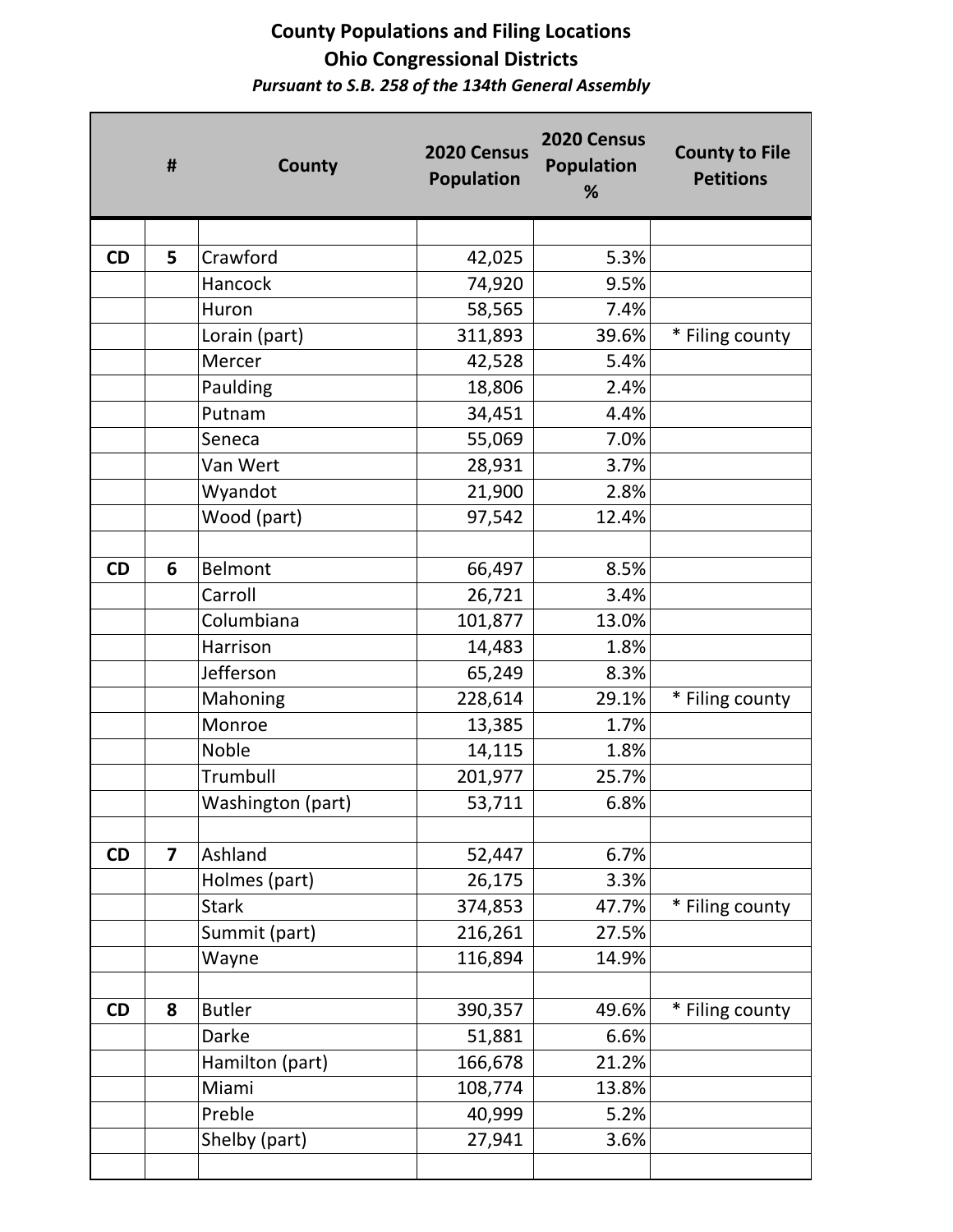|           | #  | County            | 2020 Census<br><b>Population</b> | 2020 Census<br><b>Population</b><br>% | <b>County to File</b><br><b>Petitions</b> |
|-----------|----|-------------------|----------------------------------|---------------------------------------|-------------------------------------------|
|           |    |                   |                                  |                                       |                                           |
| <b>CD</b> | 9  | Defiance          | 38,286                           | 4.9%                                  |                                           |
|           |    | Erie              | 75,622                           | 9.6%                                  |                                           |
|           |    | Fulton            | 42,713                           | 5.4%                                  |                                           |
|           |    | Henry             | 27,662                           | 3.5%                                  |                                           |
|           |    | Lucas             | 431,279                          | 54.8%                                 | * Filing county                           |
|           |    | Ottawa            | 40,364                           | 5.1%                                  |                                           |
|           |    | Sandusky          | 58,896                           | 7.5%                                  |                                           |
|           |    | Williams          | 37,102                           | 4.7%                                  |                                           |
|           |    | Wood (part)       | 34,706                           | 4.4%                                  |                                           |
|           |    |                   |                                  |                                       |                                           |
| <b>CD</b> | 10 | Clark (part)      | 81,355                           | 10.3%                                 |                                           |
|           |    | Greene            | 167,966                          | 21.4%                                 |                                           |
|           |    | Montgomery        | 537,309                          | 68.3%                                 | * Filing county                           |
|           |    |                   |                                  |                                       |                                           |
| <b>CD</b> | 11 | Cuyahoga (part)   | 786,630                          | 100.0%                                | * Filing county                           |
|           |    |                   |                                  |                                       |                                           |
| <b>CD</b> | 12 | Athens            | 62,431                           | 7.9%                                  |                                           |
|           |    | Coshocton         | 36,612                           | 4.7%                                  |                                           |
|           |    | Fairfield (part)  | 154,917                          | 19.7%                                 |                                           |
|           |    | Guernsey          | 38,438                           | 4.9%                                  |                                           |
|           |    | Holmes (part)     | 18,048                           | 2.3%                                  |                                           |
|           |    | Knox              | 62,721                           | 8.0%                                  |                                           |
|           |    | Licking           | 178,519                          | 22.7%                                 | * Filing county                           |
|           |    | Morgan            | 13,802                           | 1.8%                                  |                                           |
|           |    | Muskingum         | 86,410                           | 11.0%                                 |                                           |
|           |    | Perry             | 35,408                           | 4.5%                                  |                                           |
|           |    | <b>Tuscarawas</b> | 93,263                           | 11.9%                                 |                                           |
|           |    | Washington (part) | 6,060                            | 0.8%                                  |                                           |
|           |    |                   |                                  |                                       |                                           |
| CD        | 13 | Cuyahoga (part)   | 278,922                          | 35.5%                                 |                                           |
|           |    | Lorain (part)     | 1,071                            | 0.1%                                  |                                           |
|           |    | Medina            | 182,470                          | 23.2%                                 |                                           |
|           |    | Summit (part)     | 324,167                          | 41.2%                                 | * Filing county                           |
|           |    |                   |                                  |                                       |                                           |
|           |    |                   |                                  |                                       |                                           |
|           |    |                   |                                  |                                       |                                           |